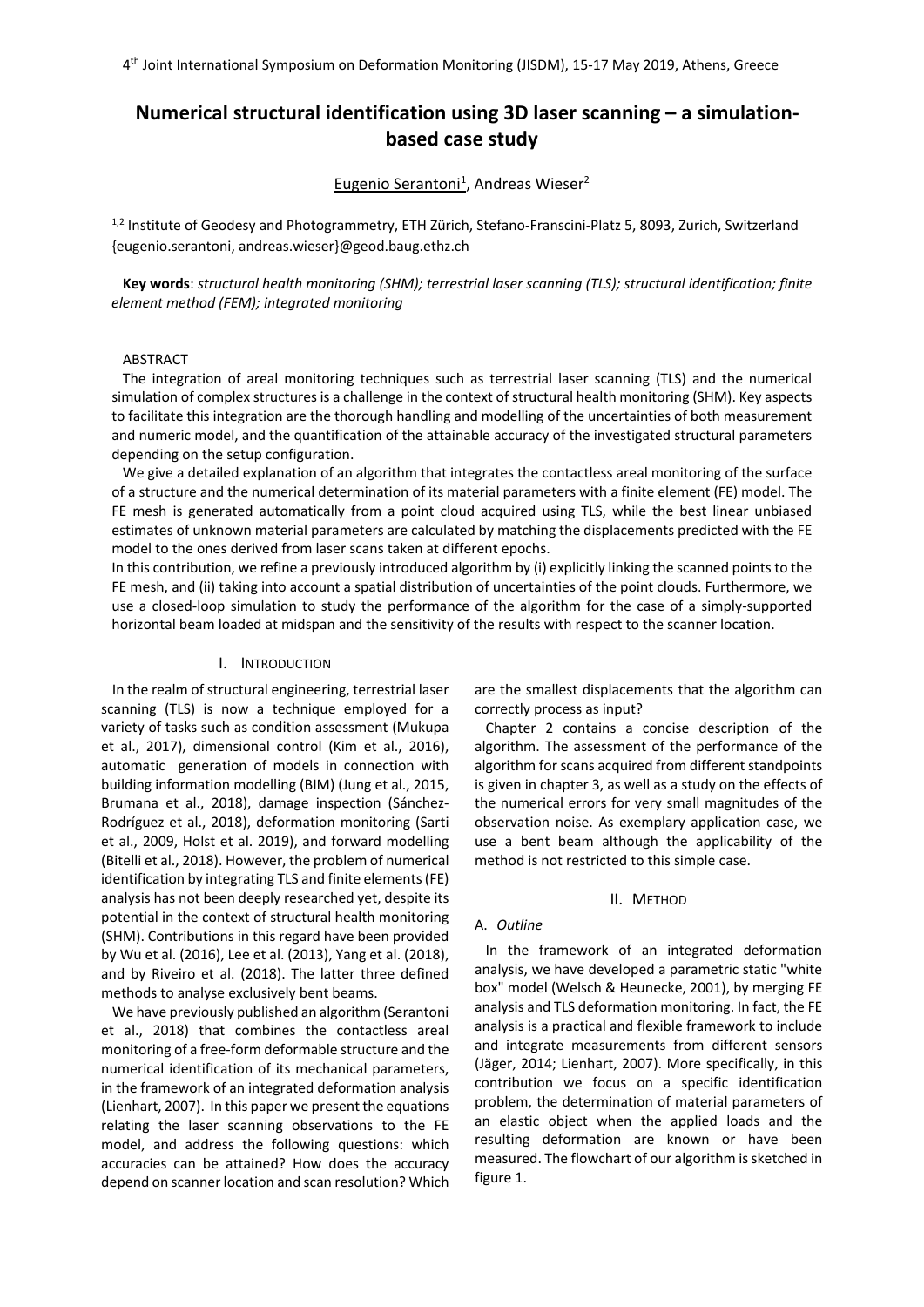

Figure 1. The flowchart of the proposed method.

# B. *FE modelling*

When dealing with recently built structures, the FE mesh can often be created from a computer-aided design (CAD) model that is available from the design phase. Extensive work on this topic is available in the literature (e.g. Foucault et al., 2008; Thakur et al., 2009; Gujarathi & Ma, 2010), and the major FE analysis software packages (e.g. Abaqus, Ansys, LS-Dyna, Nastran) already include import tools for CAD geometries. This also holds if the real geometry differs significantly from the CAD model and it is necessary to update it. Conversely, if no prior geometric model is available e.g. for historical structures, the reference point cloud acquired before the deformation can be used to automatically generate a FE mesh of the investigated structure. In this paper, we followed this second approach, by converting the reference point cloud into a FE mesh of 3D elements without employing any CAD software package. We chose to use C3D8 linear bricks because they permit a very straightforward meshing when modelling composite structures made of layers of different materials(Serantoni et al., 2018). The size of the finite elements, and thus their number, has to be determined for each individual application case, finding a trade-off between the desired level of detail and the available computational power. Engineering judgement is particularly important in this stage. For example, when modelling bending members, the size of the finite elements must be small enough to approximate the stress distribution across the cross section. In this contribution we assume the boundary conditions (i.e. loads and constraints) to be known, while the a-priori knowledge of the initial parameters to be estimated can be very rough.

## C. *Point cloud acquisition*

The analysis is based on point clouds from two epochs. Herein we assume that a change of loads and thus a potential deformation have occurred between these epochs. We therefore denote the state of the object at the first epoch as "reference state" and at the second epoch as "deformed state" (see figure 1). We also assume that the point clouds are acquired using TLS and we choose a stochastic model accordingly. Actually, the modelling of the variance-covariance matrix (VCM) of TLS point clouds is an open research topic (see e.g. Kauker & Schwieger, 2017) because of the manifold types of errors involved. However, for the sake of simplicity and because we primarily focus on the identification method rather than on the concrete values of the parameters and uncertainties, we model only the instrumental, non-correlating errors, i.e. the angular and range uncertainties of the scanning unit. Moreover, the range accuracy has been assumed to degrade proportionally to the cosine of the incidence angle, as proposed by Soudarissanane (2016). Thus, we use the following model for calculating the standard deviation of the range for each scanned point

$$
\sigma_d = \sigma_\rho / \cos \alpha \tag{1}
$$

where  $\sigma_d$  is the standard deviation of the measured distance,  $\sigma_{\rho}$  is the smallest standard deviation, which is obtained if the laser beam hits the surface orthogonally, and  $\alpha$  is the incidence angle of the laser beam.

Additionally, the points are assumed to be uncorrelated and the point clouds are assumed to contain no residual deviations from registration errors (e.g. resulting from mixed pixels). If in a real application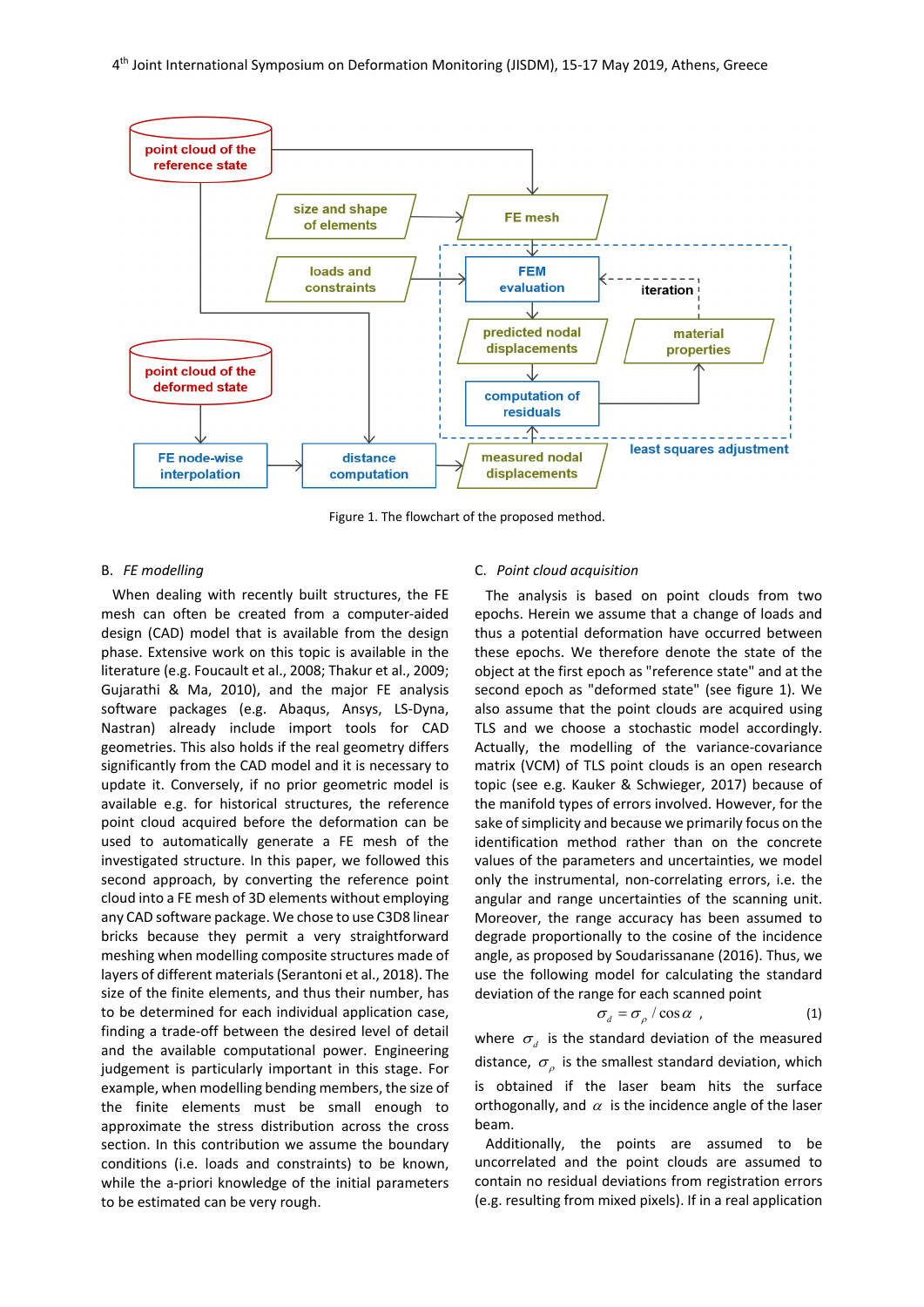such deviations or errors cannot be ruled out, the point cloud should be carefully checked and filtered in a preprocessing step.

# D. *Displacements and their variances*

The deformation of the scanned structure as measured using the laser scanner needs to be related to the displacement of the FE-nodes predicted by the FE analysis. While the point cloud resulting from a scan represents the surface, it is usually not possible to directly relate the individual points of the point cloud to individual physical points on the surface. Thus we propose herein to use the point clouds to calculate the out-of-surface deformation components, i.e. the apparent surface changes perpendicular to the surface at the reference epoch. The approach is thus most sensitive to deformations which actually occur in that direction, e.g. vertical deformation of a horizontal beam loaded on top and scanned from below. While Lienhart (2007) chose to match the predicted and the measured changesin the space of the measurements, we followed the choice of Jäger (2014), who opted for the opposite, namely matching them in the space of nodal displacements. This avoids a computationally costly raytracing within each iteration of the least-squares adjustment (LSA) explained in section II.E.

If the point cloud is very dense as compared to the size of the finite elements, it might be sufficient to calculate for each node of the FE mesh just the average of the measured perpendicular displacements of the points in its neighbourhood, together with its associated empirical standard deviation. If instead the distribution of the scanned points is very sparse, i.e. if the average distance between points of the point cloud is greater than about 10% of the size of the finite elements, some more advanced interpolation is necessary. So, the displacement of the surface nodes of the FE mesh along the respective surface normal need to be interpolated from the point clouds. In the example later treated herein, we assume that the surface curvature is negligible as far as the definition of these surface normals is concerned, and that the normals over the entire analysed surface area are approximately parallel to the z-axis of the coordinate system. We can therefore simplify the interpolation of the node-wise perpendicular displacements by projecting the scanned points onto the surface of the reference FE model along the z-axis. The lengths of these projections can then be used as the measured values of the signal to be interpolated.

We have herein chosen to employ a linear triangular interpolation relying on a Delaunay triangulation (Amidror, 2002). Each interpolated displacement  $\delta_{N}$  in correspondence of the FE node *N* is a weighted average of the z coordinates of the three points  $A, B, C$ of the point cloud, which form the triangle of the Delaunay triangulation where the node *N* is projected as  $N'$ . The weights are the three normalized areal

coordinates of the point  $N'$  within the triangle  $ABC$ , according to the following formula:

$$
\delta_N = \frac{A_{N'BC}}{A_{ABC}} z_A + \frac{A_{N'CA}}{A_{ABC}} z_B + \frac{A_{N'AB}}{A_{ABC}} z_C = \delta_N(x_N, y_N, \mathbf{x})
$$
  

$$
\mathbf{x} = [x_A, y_A, z_{2A}, x_B, y_B, z_B, x_C, y_C, z_C]^T,
$$
 (2)

where e.g.  $A_{ABC}$  denotes the area of the triangle *ABC* (see figure 2).

In case of very sparse data and long slim triangles located at the boundaries of the convex hull of the supporting points, this interpolant tends to underestimate the displacement field of bulging surfaces, and vice-versa (Franke, 1982). For accuracy reasons and to circumvent this effect, we avoid extrapolation by excluding from the analysis the FE nodes lying outside the convex hull of the projection of the point cloud onto the FE surface.

Along with the scalar displacements, their variances need to be calculated because they are successively employed in the stochastic model of the parameter estimation. For this purpose, the VCM of the interpolated points have to be calculated along with their coordinates. The most rigorous approach to address such a task is the classic variance propagation starting with the full VCM of the given observations (here the coordinates of the points within the point cloud, after registration to the FE model), including all the correlations among them. However, this solution may be too computationally expensive if the interpolation function is not local and the numerical derivatives required for the variance propagation cannot be derived analytically. In this case numerical differentiation with respect to each of the three coordinates of thousands of points may be necessary when processing the point cloud data. Among the alternatives, also the widespread method of Kriging suffers from the disadvantage of being a "global" method, i.e. the interpolant depends on all the data points (Franke, 1982).

In the interpolation chosen herein (see equation 1) the variance propagation can be performed analytically by derivation of  $\delta_{N}$  with respect to all the parameters of the vector **x** , which contains only the coordinates of the



Figure 2. A schematic representation of the linear triangular interpolation. In black, the FE mesh and its nodes; in red, the measured point cloud and the points' error ellipsoids; in blue, the interpolating triangulation; in green, an interpolated point and the calculated distance  $\delta_{N}$ .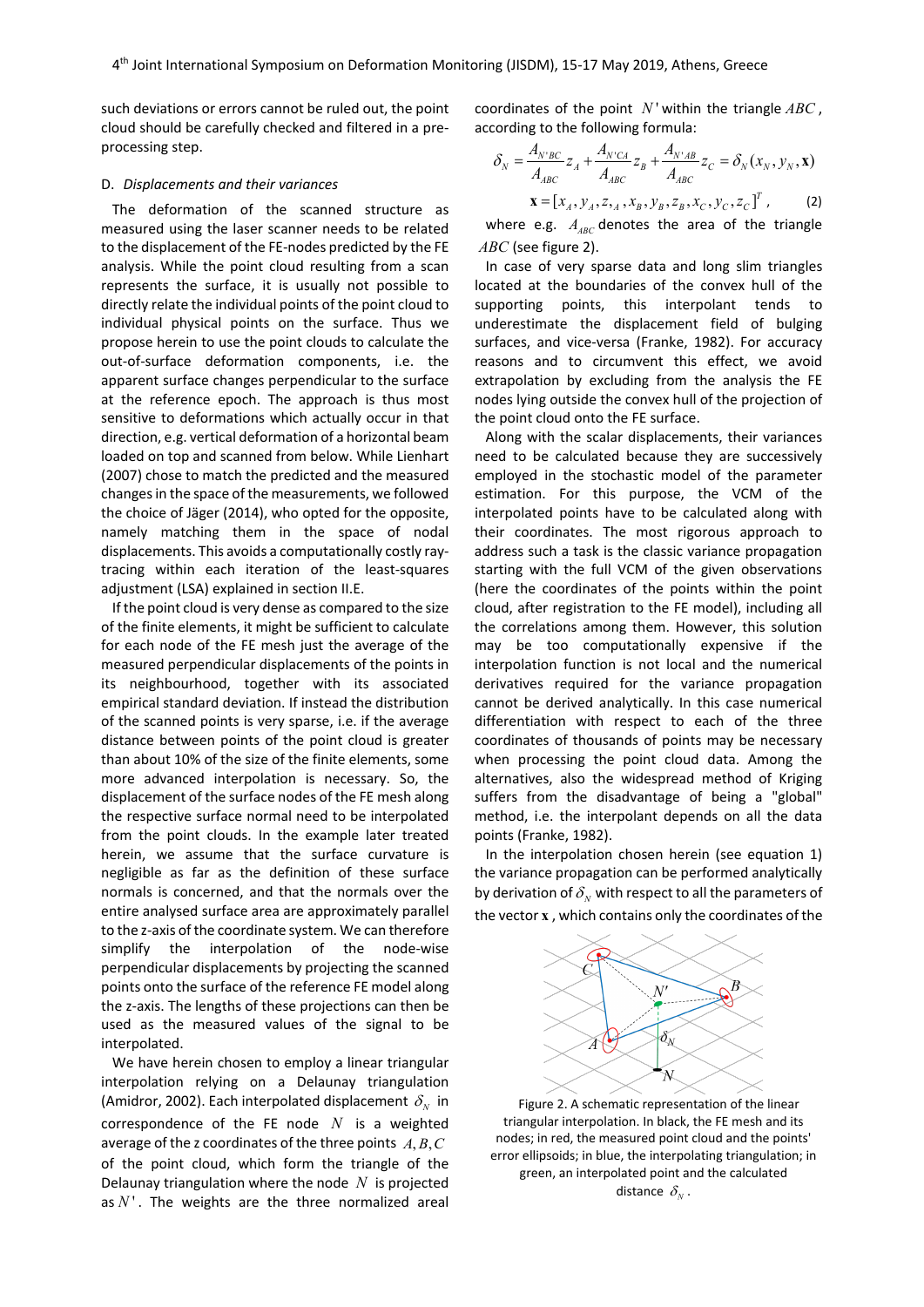vertices of a single triangle of the Delaunay triangulation:

$$
\sigma_{\delta_N}^2 = \left(\frac{\partial \delta_N}{\partial \mathbf{x}}\right)^T \cdot \mathbf{\Sigma}_{ABC} \cdot \left(\frac{\partial \delta_N}{\partial \mathbf{x}}\right), \tag{3}
$$

where  $\Sigma$ <sub>ABC</sub> is a 9x9 VCM including the three VCM of the vertices of the triangle *ABC* :

$$
\Sigma_{ABC} = \begin{bmatrix} \Sigma_A & 0 & 0 \\ 0 & \Sigma_B & 0 \\ 0 & 0 & \Sigma_C \end{bmatrix} \tag{4}
$$

Hereby, we are neglecting the correlation which may occur between interpolated displacements if the respective triangles share one, two or three points, and we neglect the correlations between the coordinates of the triangle's points. Both are simplifications which may be dropped later in case (i) valid and numerically tractable correlation models of the coordinates in a point cloud become available, and (ii) it turns out that taking into account the correlations is necessary for practically useful results.

Other computationally less demanding alternatives are methods based on averaging several positivesemidefinite tensors. Such methods have been developed especially in the field of diffusion tensor imaging for medical applications (e.g. Hotz et al., 2010; Pusz & Woronowicz, 1975), and a review on them is given by Yang et al. (2012). Among them, we propose the log-Euclidean interpolation as presented by Arsigny et al. (2007) because of its particular simplicity and the absence of the Euclidean swelling effect. The latter can be intuitively described as follows: when averaging two symmetric positive-definite matrices, the determinant of the result turns out to be larger than the ones of the original two matrices. More precisely, the log-Euclidean interpolation consists of a weighted average **Σ** of VCMs, according to the following formula,

$$
\overline{\Sigma} = \exp\bigg(\sum_{i=1}^{N} w_i \ln(\Sigma_i)\bigg), \tag{5}
$$

where the weights *w<sub>i</sub>* are suitably chosen weights, e.g. the normalized areal coordinates shown in formula (1). The natural logarithm of the VCM **Σ** is obtained by extracting the natural logarithm of each eigenvalue  $\mathbf{d}_{ii}$ and successively recomposing the positive-semidefinite matrix as follows:

$$
\Sigma = \mathbf{B}^T \cdot \mathbf{D} \cdot \mathbf{B} \tag{6}
$$

$$
\tilde{\mathbf{d}}_{ij} = \begin{cases} \ln(\mathbf{d}_{ij}) & \text{if } i = j \\ 0 & \text{if } i \neq j \end{cases}
$$
 (7)

$$
\ln(\mathbf{\Sigma}) = \mathbf{B}^{\mathrm{T}} \cdot \tilde{\mathbf{D}} \cdot \mathbf{B}
$$
 (8)

Here **B** is the square matrix of the eigenvectors, while **D** and **D** are diagonal matrices of eigenvalues.

The variances  $\sigma_{\delta_{N}}^{2}$  of the interpolated perpendicular distances are then calculated according to

$$
\sigma_{\delta_N}^2 = \mathbf{n}^T \cdot \overline{\Sigma} \cdot \mathbf{n} \tag{9}
$$

where **n** is the unit vector in the direction of displacement. The result we obtain with this approach

is an approximation of the set of VCMs that we would expect if the scanned points would coincide with the projections of the FE nodes onto the interpolated surface.

#### E. *Parameter estimation*

The core of the algorithm is the iterative match of the measured and the predicted nodal displacements. The matching is conducted with an ordinary Gauss-Markov LSA that finds the best linear unbiased estimator of the sought material properties, according to the following formulas.

$$
\hat{\xi} = (\mathbf{A}^{\mathrm{T}} \mathbf{P} \mathbf{A})^{-1} \mathbf{A}^{\mathrm{T}} \mathbf{P} \mathbf{y}
$$
 (10)

$$
\Sigma_{\hat{\xi}\hat{\xi}} = \sigma_0^2 (\mathbf{A}^{\mathrm{T}} \mathbf{P} \mathbf{A})^{-1}
$$
 (11)

$$
\mathbf{P} = \sigma_0^{-2} \, \Sigma_{\mathbf{y} \mathbf{y}}^{-1} \tag{12}
$$

Here, **A** is the design matrix and it contains the numerical derivatives of the nodal displacements with respect to the sought material parameters **ξ** , **<sup>P</sup>** is the weight matrix,  $\sigma_0^2$  is the a-priori variance factor,  $\Sigma_{\rm vy}$ and  $\Sigma_{\hat{\epsilon}\hat{\epsilon}}$  are the VCMs of the measured nodal displacements and of the estimated parameters, respectively.  $\Sigma_{\rm vv}$  is herein assumed to be diagonal and contains the variances  $\sigma_{\delta_N}^2$  of the displacements, according to the methods shown in the section II.D., while the vector **y** represents the observed displacements  $\delta_{N}$ .

At the present stage, this adjustment is not a fully integrated monitoring method, because the measurements are retrieved from a single measurement unit, and the boundary conditions are assumed perfectly known. However, this represent a preparatory study to fully integrate TLS measurements in the framework of integrated monitoring.

#### III. NUMERICAL STUDY

In order to demonstrate the method presented herein and to show how it can be used for a configuration assessment similar to the one carried out as part of the preanalysis of geodetic network, we created a closedloop numerical simulation tool. It comprises the generation of synthetic TLS point clouds from an FE model of a structure, assumed loads and an assumed location of the scanner. These point clouds are then processed together with an FE model only approximately equal to the one used for point cloud generation. The resulting material parameters, e.g. Young's moduli  $\hat{E}$ , and their standard deviations  $\sigma_{\hat{E}}$ are then compared to the ground truth values. We chose to conduct simulations instead of real measurements in order to better control the boundary conditions and the observation noise levels, to have nearly arbitrary flexibility regarding shape and material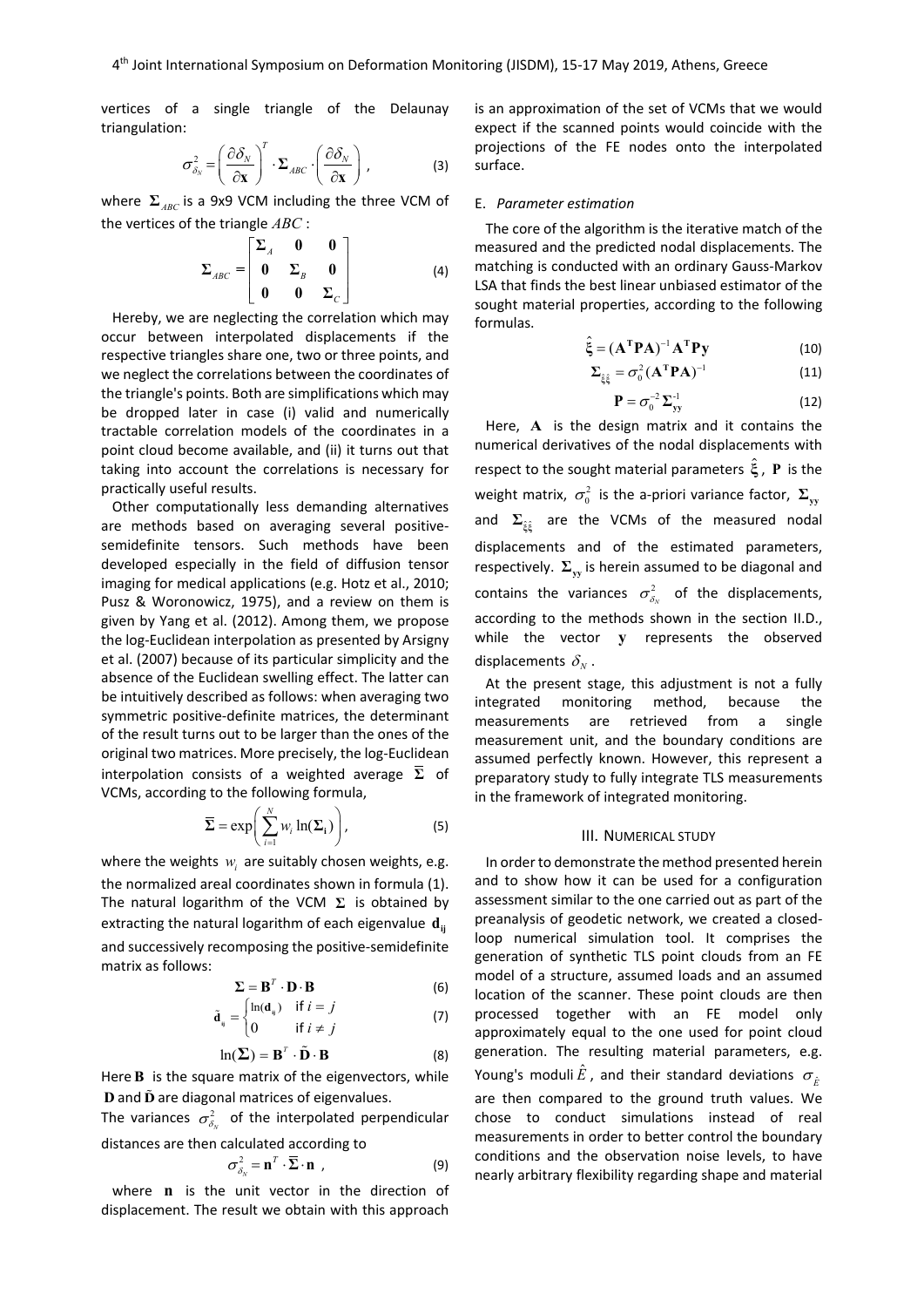properties of the object, and to know the ground truth for assessing the accuracy.

# A. *Experimental setup for a single sensor location*

The application example presented herein has been designed with the following requirements in mind: (i) maximum displacements larger than the accuracy typically achieved with a terrestrial laser scanner over distances of a few meters (ca. 2-5 mm), (ii) compliance with the assumption of linear elastic material avoiding local plasticity effects (e.g. cracks, plastic hinges) by keeping the stress below the yield point in the whole structure, (iii) easy reproducibility in a lab, in case of future real experiments. Therefore, we modelled a 2 m long, simply supported flat bar ( $E_0$  = 210 GPa, Poisson ratio = 0, density = 7850 kg/m<sup>3</sup>), with a cross section 150 mm wide and 25 mm high. The self-weight of the bar is taken into account. The bar is subject to a threepoint flexural test without torsion, and the vertical load at mid-span (4 kN, marked as **F** in figure 3) has been distributed over the whole cross section, in order to minimise local deformation effects and to approximate the ideal case of a simply-supported slender beam. In this way, we could better validate the results.

The simulated scans have a resolution in both azimuth and elevation angle of 0.6 gon and cover the extrados of the beam, i.e. the bottom surface, where the longitudinal fibres experience traction. We do not create and process simulated scan data of the sides of the beam because there would be almost exclusively inplane displacement of surface points for these sides, and the laser scan is not sensitive with respect to them. As for the standard deviations of the measurements, we assumed the arbitrary but realistic values of 0.5 mgon for all angles, and of 2 mm for  $\sigma_{\rho}$ , according to equation (1). For this analysis the coordinate system has been defined such that the centre of the beam extrados lies in the point (0, 0, 2.5), the y-axis is parallel to the long



Figure 3. Sketch of the experimental setup, including the system of coordinates (in blue) and the sensor location (in red). The sketch is not drawn to scale.

edge of the beam, and the xy-plane is parallel to the bottom and top surface of the beam (see figure 3).

As first experiment, we estimated *E* using 100 synthetic point clouds acquired for the scanner location (0, 0, 0) with random azimuthal orientation. We obtained an average  $\hat{E}$  of 210.71 GPa, which deviates only 0.3% from the ground truth; the empirical standard deviation of the 100 samples is 3.4 GPa. The estimated standard deviation  $\sigma_{\hat{r}}$ , obtained directly from the LSA, is smaller by a factor of 4-7 for most realizations, indicating that the simplified variance propagation discussed above may have to be revisited.

# B. *Multiple sensor locations*

We have repeated the estimation of *E* for several sensor locations in the vicinity of the beam. As the beam and the applied forces have two perpendicular axes of symmetry parallel to the xy plane, only scanner locations belonging to a single quadrant have actually been simulated, concretely 64 locations forming a nonregular 8x8 grid (see dots in figure 4), which lies on a horizontal plane 2.5 m below the extrados of the beam.

The outcomes of the simulations by using the variance propagation illustrated with formula (3) show that standpoints farther than 8 m deliver a strong bias because of the small number of scanned points still covering the extrados (less than 25). Moreover, in these areas, our approach generally overestimates  $\hat{E}$ because of an underestimation of the nodal displacements due to the sparse data and the linear interpolation method (see section II.D.).

In order to compare the two presented methods for the interpolation of VCMs, we show the respective results on a smaller area of  $4x4 \text{ m}^2$  (figure 5). We observe that the results obtained using the log-



Figure 4. Deviation of the estimated value  $\hat{E}$  as percent ratio of the ground truth  $E_0$ . The scanned beam is outlined in blue and the black dots represent the simulated standpoints, while the colours are interpolated between them.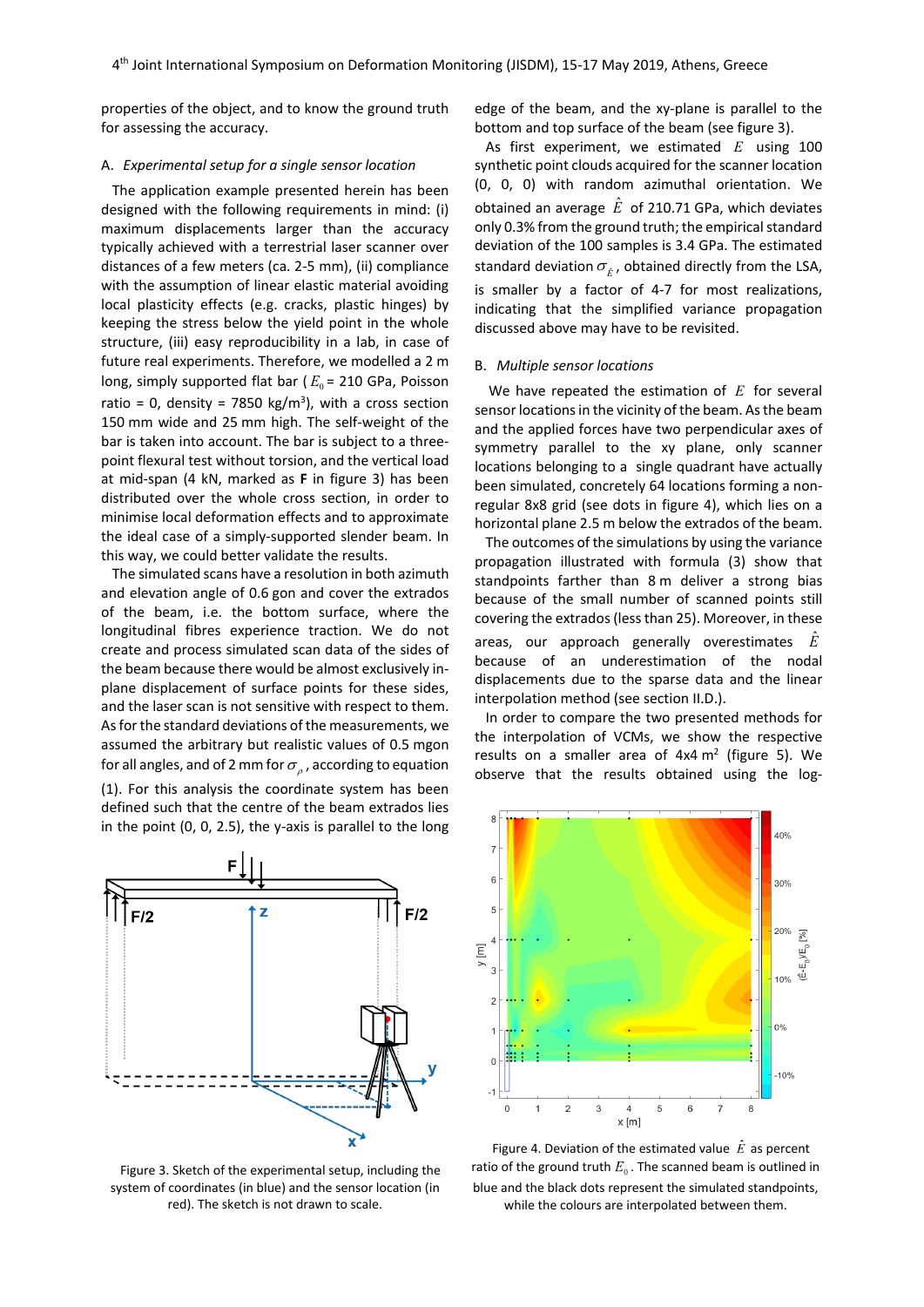Euclidean method are smoother than the ones obtained with the simplified variance propagation, with a maximum bias of 7.6% (figure 5b) and 20.0% (figure 5a), respectively. A possible reason could be the effect of observation noise in the computation of the partial derivatives for the variance propagation-based approach. However, this hypothesis should be supported by future detailed investigations.

Moreover, as figures 5c and 5d show, the predicted standard deviation  $\sigma_{\hat{r}}$  is less than 1% of  $E_0$  for all scanner locations taken into account. This is much smaller than the biases shown in figures 5a and 5b, indicating that the biases are not negligible. Bias and estimated uncertainty are apparently related, as the contour lines in figures 5a and 5c, and 5b and 5d respectively show. Not surprisingly, the standpoints aligned with the longitudinal axis of the beam are the ones delivering the most unstable results. For these points a small change of configuration can cause a large change in the amount of scanned points on the bottom surface of the beam. In fact, at a large distance, apart from the problems caused by an unfavorable angle of incidence, only one row of scanned points might be on that surface.

The comparison with similar analyses conducted by other authors is difficult because of the different experimental setups. However, we encounter biases on  $\hat{E}$  larger than 13.3%, as obtained e.g. in Riveiro et al. (2018), who also analysed the identification of *E* for a loaded horizontal beam. Future work will have to identify whether our approach really yields higher accuracy (and if so, how much of it is due to the assumption of known boundary conditions) or whether the predicted accuracy of our approach is too optimistic.

# C. *Influence of numerical errors*

A separate brief analysis for numerical stability showed that the algorithm and the LSA work properly for standard deviations of the coordinates within the point clouds of 0.01 mm. For smaller noise levels the standard deviations of the solution are dominated by quantization errors of the input data. If a scanner of such high precision were available, the Young modulus could be determined with a bias below 0.2% and a



b, d) estimated standard deviation  $\sigma_E$  of the Young modulus. Values expressed as percent ratios to the ground truth  $E_0$ . The scanned beam is outlined in blue and the black dots represent the simulated standpoints, while the colours are interpolated between them.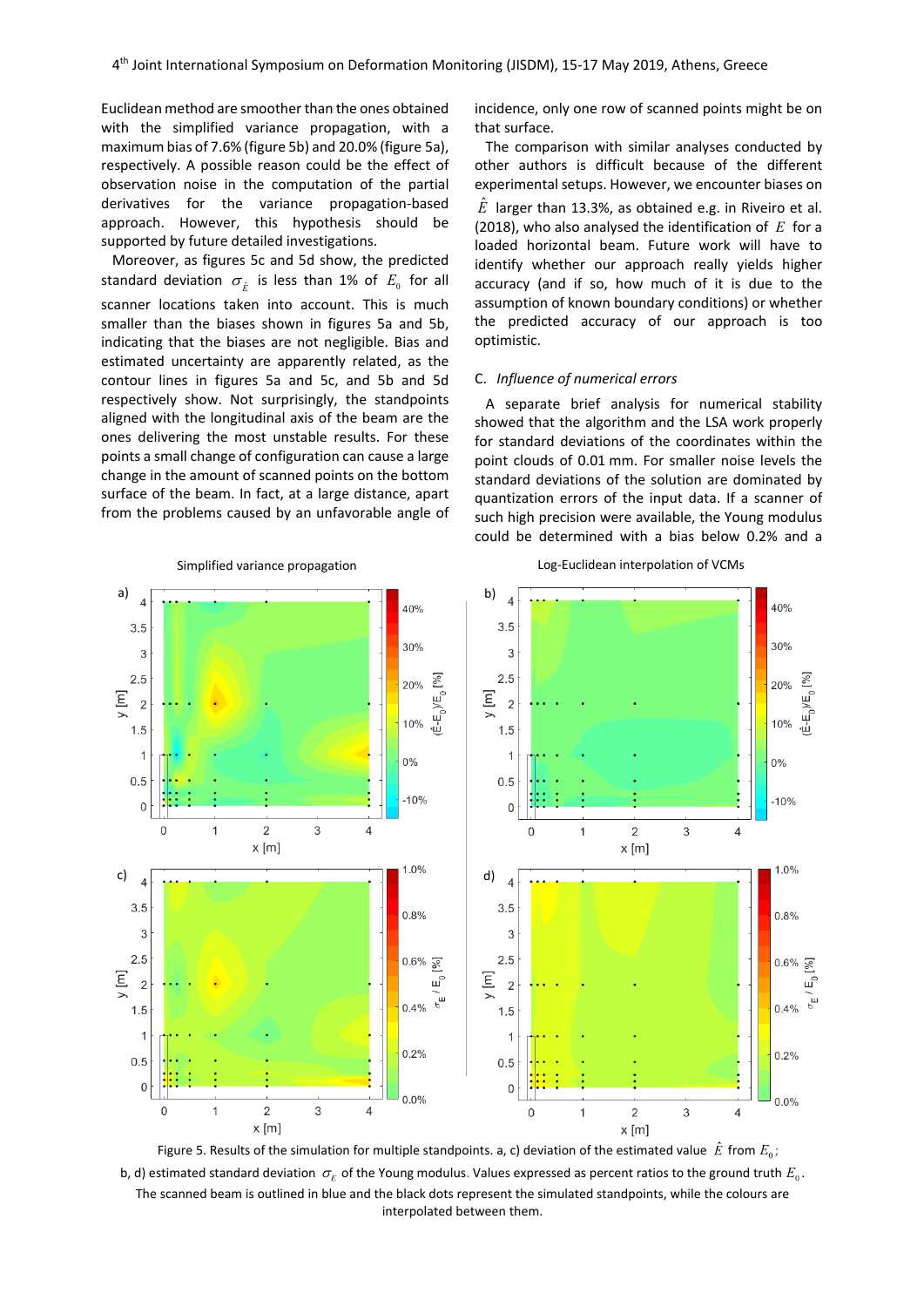standard deviation below 0.1 GPa using the case described in section III.A; this is a lower bound of the achievable precision with the current algorithm and current formats for data transfer between the various software components.

# IV. CONCLUSION AND OUTLOOK

With this contribution we showed how we refined and tested our algorithm for numerical identification of material parameters of a structure using terrestrial laser scanning and finite element modelling. The core elements are the calculation of surface-deformations orthogonal to the surface from the laser scans, the interpolation of these deformations to the surface nodes of the finite element model (FEM), and the iterated adaptation of the parameters of the FEM until the discrepancies between the predicted node displacements and the measured ones match best in consideration of the VCM of the scanned points, and analysed the situation of Young's modulus estimated from a horizontal steal bar loaded at its centre. Using a closed-loop simulation and assuming the loads to be known at two epochs at which scans are made, we obtained a bias below 0.3% and a standard deviation of about 1.7% for Young's modulus, based on a set of scans from beneath the centre of the beam.

Moreover, we analysed the impact of scanning location with respect to the beam and found that the precision and bias quickly degrade once the scanner moves away from beneath the bar. This degradation is due to increased scanning noise and decreasing number of points on the surface of the bar with increasing distance and angle of incidence. However, the analysis did not take into account systematic deviations of the scanning due to angle of incidence, surface roughness or similar effects; it is therefore to be expected that the results degrade even more with real scanning data than in our simulation. The presented analytical approach based on closed-loop simulation can be easily modified in order to assess the influence of other variable characteristics of the experimental setup e.g. scanner resolution or scanner accuracy. The scan-based identification can of course be extended to structures beyond beams, and by extending it to a full integrated analysis jointly estimating parameters, loads and deformation, can be a powerful tool for structural health monitoring.

# V. ACKNOWLEDGEMENTS

We thank Geo Boffi and Zan Gojcic for useful input on an earlier version of this contribution.

# References

- Amidror, I. (2002). Scattered data interpolation methods for electronic imaging systems: a survey. Journal of electronic imaging, 11(2), 157-177.
- Arsigny, V., Fillard, P., Pennec, X., & Ayache, N. (2007). Geometric means in a novel vector space structure on

symmetric positive-definite matrices. SIAM journal on matrix analysis and applications, 29(1), 328-347.

- Bitelli, G., Castellazzi, G., D'Altri, A. M., de Miranda, S., Lambertini, A., & Selvaggi, I. (2018). On the generation of numerical models from point clouds for the analysis of damaged Cultural Heritage. In IOP Conference Series: Materials Science and Engineering, 364(1).
- Brumana, R., Della Torre, S., Previtali, M., Barazzetti, L., Cantini, L., Oreni, D., & Banfi, F. (2018). Generative HBIM modelling to embody complexity (LOD, LOG, LOA, LOI): surveying, preservation, site intervention—the Basilica di Collemaggio (L'Aquila). Applied Geomatics, 10(4), 545-567.
- Foucault, G., Cuillière, J. C., François, V., Léon, J. C., & Maranzana, R. (2008). Adaptation of CAD model topology for finite element analysis. Computer-Aided Design, 40(2), 176-196.
- Franke, R. (1982). Scattered data interpolation: tests of some methods. Mathematics of computation, 38(157), 181-200.
- Gujarathi, G. P., & Ma, Y. S. (2010). Generative CAD and CAE integration using common data model. In 2010 IEEE International Conference on Automation Science and Engineering, 586-591.
- Holst, C., Nothnagel, A., Haas, R., & Kuhlmann, H. (2019). Investigating the gravitational stability of a radio telescope's reference point using a terrestrial laser scanner: Case study at the Onsala Space Observatory 20-m radio telescope. ISPRS Journal of Photogrammetry and Remote Sensing, 149, 67-76.
- Hotz, I., Sreevalsan-Nair, J., Hagen, H., & Hamann, B. (2010). Tensor field reconstruction based on eigenvector and eigenvalue interpolation. In Dagstuhl Follow-Ups, 1, Schloss Dagstuhl-Leibniz-Zentrum fuer Informatik.
- Jäger, R. (2014) Methods and Approaches for Integrated deformation Analysis. In: Proceedings of the International Workshop Integration of Point- and Area-wise Geodetic Monitoring for Structures and Natural Objects, Novosibirsk, Russian Federation, 32-52.
- Jung, J., Hong, S., Yoon, S., Kim, J., & Heo, J. (2015). Automated 3D wireframe modeling of indoor structures from point clouds using constrained least-squares adjustment for asbuilt BIM. Journal of Computing in Civil Engineering, 30(4).
- Kauker, S., & Schwieger, V. (2017). A synthetic covariance matrix for monitoring by terrestrial laser scanning. Journal of Applied Geodesy, 11(2), 77-87.
- Kim, M. K., Wang, Q., Park, J. W., Cheng, J. C., Sohn, H., & Chang, C. C. (2016). Automated dimensional quality assurance of full-scale precast concrete elements using laser scanning and BIM. Automation in Construction, 72, 102-114.
- Lee, H. M., & Hyo, S. P. (2013). Stress Estimation of Beam Structures Based on 3D Coordinate Information from Terrestrial Laser Scanning. In Third International Conference on Control, Automation and Systems Engineering (CASE-13).
- Lienhart, W. (2007). Analysis of Inhomogeneous Structural Monitoring Data, Dissertation, Graz University of Technology.
- Mukupa, W., Hancock, C., Roberts, G., Al-Manasir, K., de Ligt, H., & Chen, Z. (2017). Visual inspection of fire-damaged concrete based on terrestrial laser scanner data. Applied Geomatics, 9(3), 143-158.